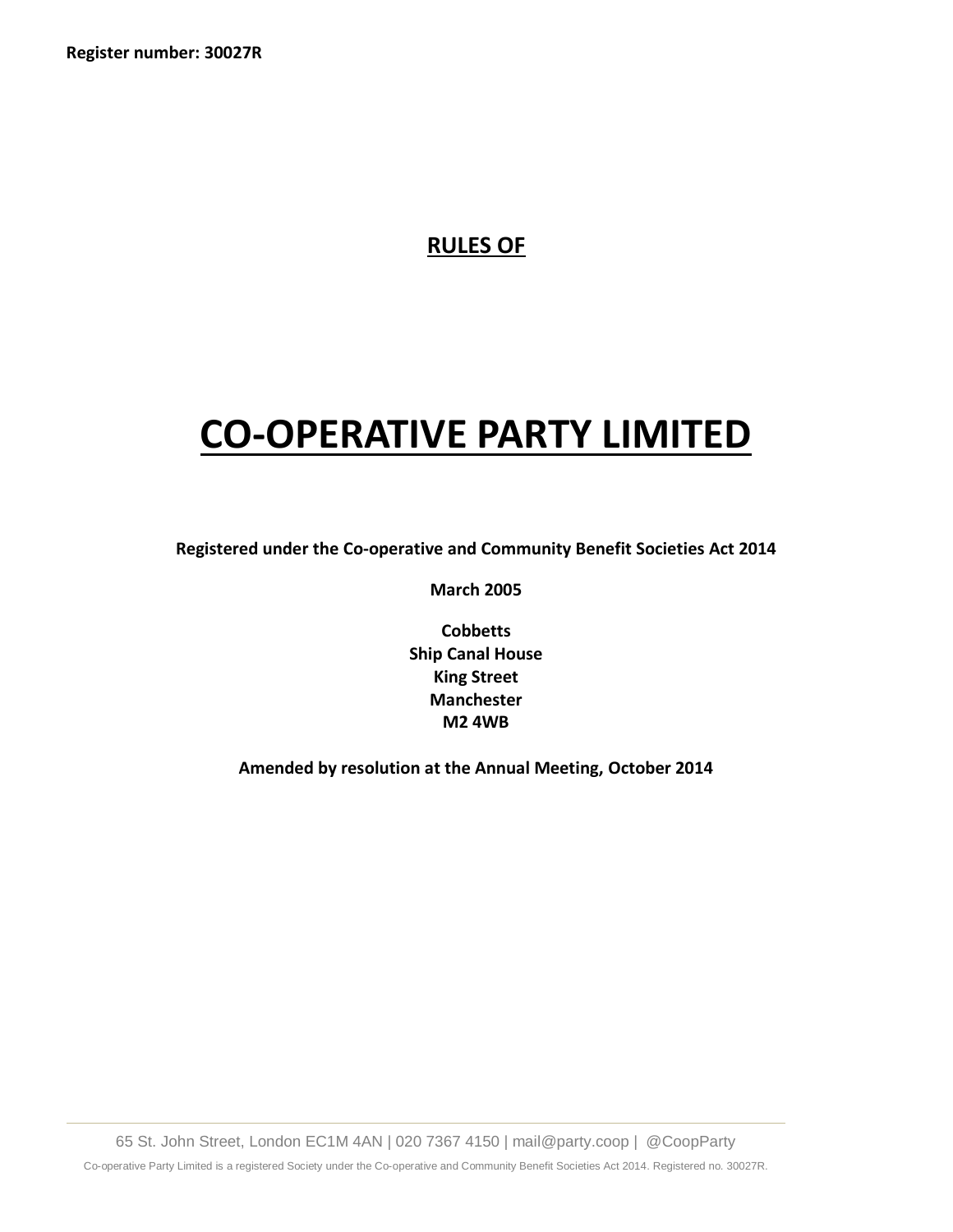# **1. Name**

1.1. The name of the society is Co-operative Party Limited and it is called "the Party" in the rest of these rules.

# **2. Purpose**

2.1. The purpose of the Party is to promote co-operative and mutual forms of economic, social and voluntary organisation, which are based on the principles of mutual ownership and democratic control, and to support political action in pursuance of the Values and Principles of the Cooperative Movement in the UK and internationally as defined from time to time by the International Co-operative Alliance.

# **3. Commitments**

# **To the UK Co-operative Movement and Co-operativesUK**

3.1. The Party was created to serve the Co-operative Movement of the United Kingdom, and it is committed to working in support of the aims of that Movement.

# **To the Labour Movement**

3.2. The Party is allied to the Labour Party through an electoral agreement, and it is committed to working with the Labour Party and the Trade Union Movement to achieve their common goals.

# **To the wider co-operative and mutual sector**

3.3. The Party is committed to working in co-operation with bodies representing the co-operative and mutual sector in the United Kingdom, in other countries and internationally to achieve their common goals.

# **Respect for the rights of people**

3.4. In conducting its affairs, the Party shall respect the rights of everyone it deals with, as set out in the Charter of Fundamental Rights of the European Union.

# **Prohibition on distribution**

- 3.5. The Party is carrying on its activities for the purpose set out above, and not in order to make a trading profit. Any profits or surpluses generated by the Party's activities shall not be distributed either directly or indirectly in any way whatsoever among members of the Party but shall be applied:
	- 3.5.1. to maintain prudent reserves;
	- 3.5.2. on expenditure in carrying out the Party's functions.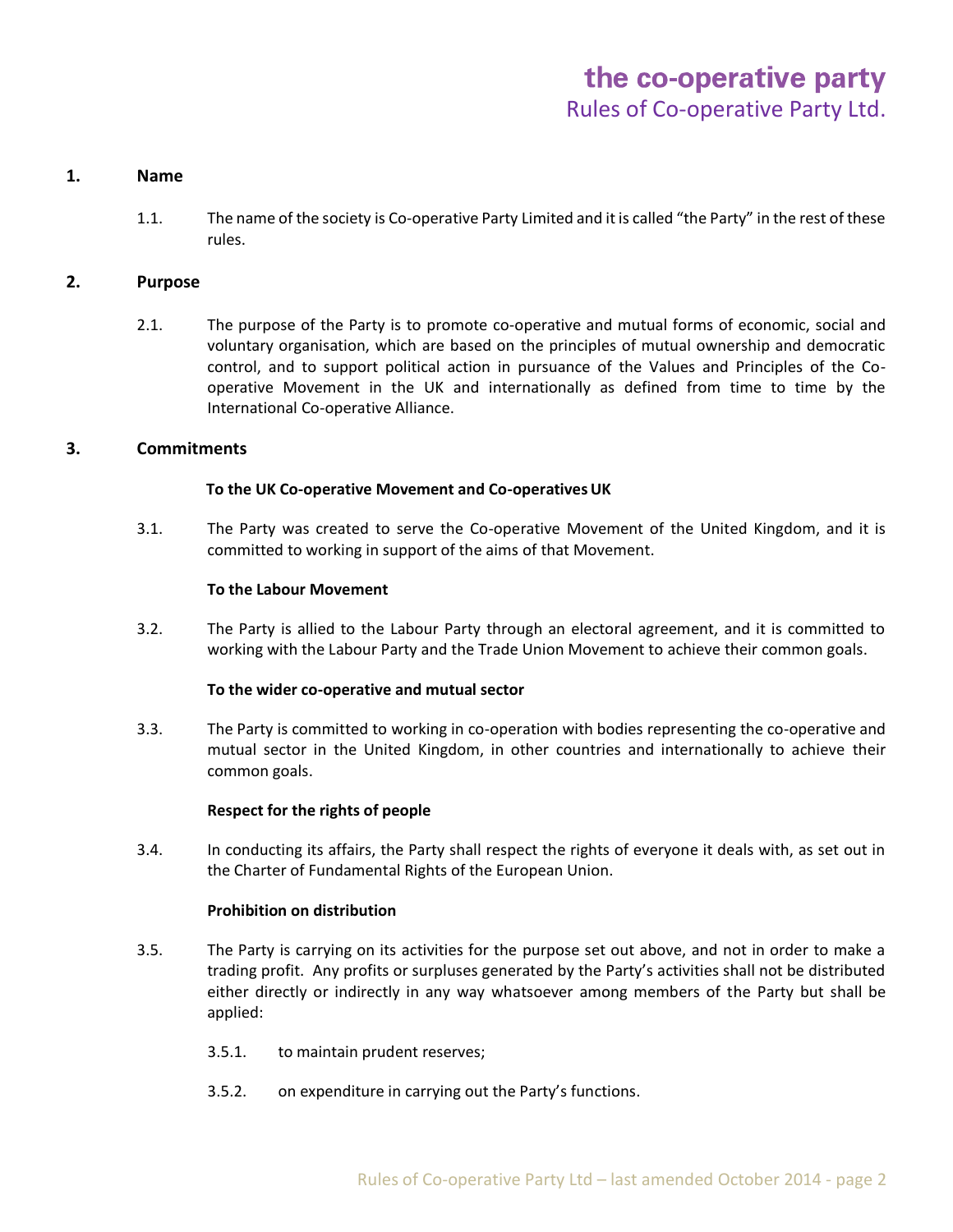# the co-operative party Rules of Co-operative Party Ltd.

# **4. Functions**

- 4.1. The functions of the Party are to provide goods and services in pursuit of its purpose, including:
	- 4.1.1. seeking the election of co-operators into public office;
	- 4.1.2. campaigning;
	- 4.1.3. providing education and training;
	- 4.1.4. undertaking research;
	- 4.1.5. publishing;
	- 4.1.6. engaging, as principals or agents, in any other business, trade or activity which seems to the Party directly or indirectly in pursuit of its purpose.

# **5. Powers**

- 5.1. The Party may do anything which appears to it to be necessary or desirable in connection with its functions.
- 5.2. In particular it may:
	- 5.2.1. acquire and dispose of property;
	- 5.2.2. enter into contracts;
	- 5.2.3. raise money by subscription;
	- 5.2.4. accept gifts of property;
	- 5.2.5. employ staff;
	- 5.2.6. establish a Co-operative Party Disciplinary Committee to deal with disciplinary matters concerning individual members of Local Parties.
- 5.3. Any power of the Party to pay remuneration and allowances to any person includes the power to make arrangements for providing, or securing the provision of pensions or gratuities (including those payable by way of compensation for loss of employment or loss or reduction of pay).
- 5.4. Subject to the approval of the National Executive Committee, the Party may borrow money for the purposes of or in connection with its functions, subject to a limit of £5,000,000.
- 5.5. The Party may invest money for the purposes of or in connection with its functions. The investment may include investment by: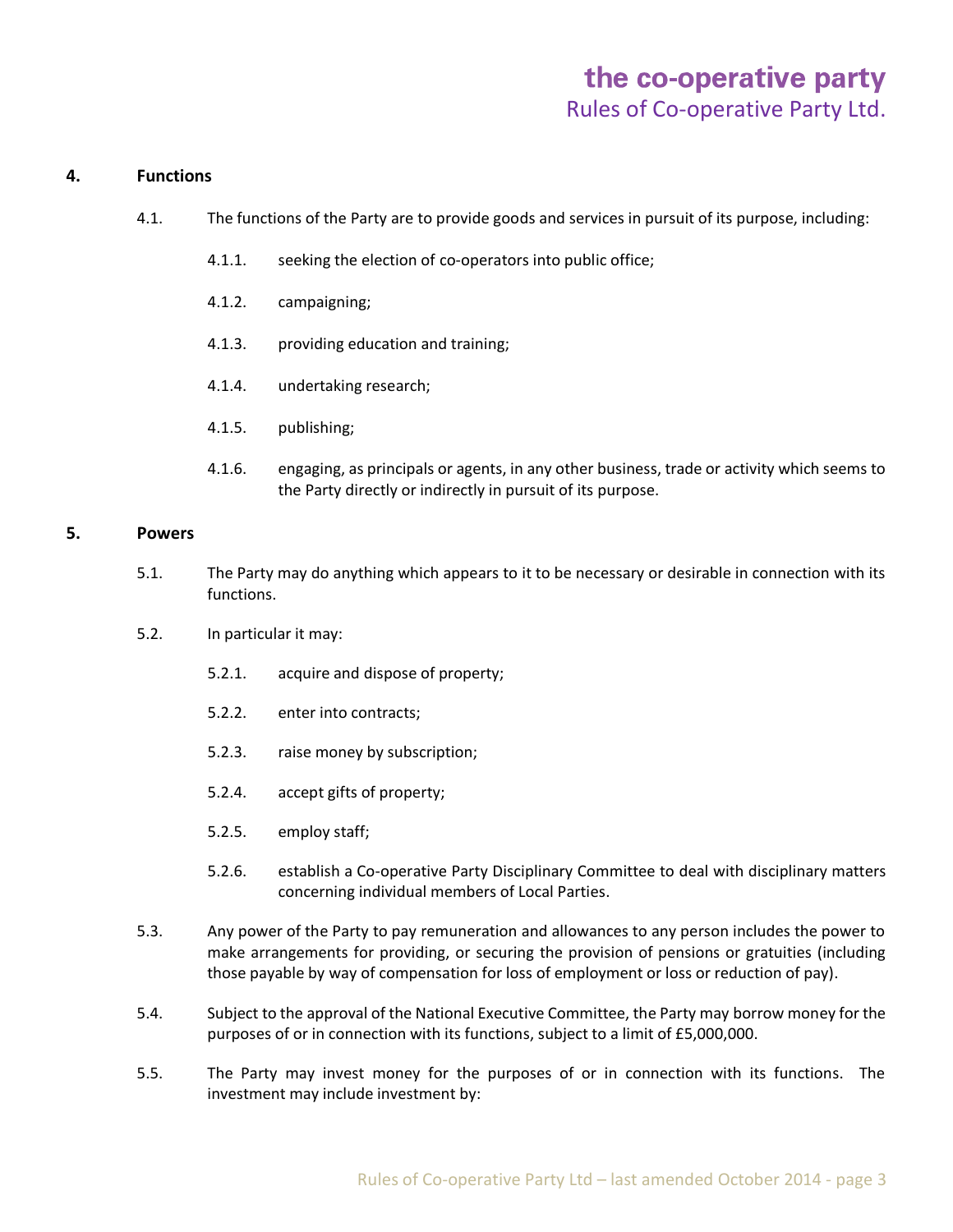- 5.5.1. forming, or participating in forming bodies corporate;
- 5.5.2. otherwise acquiring membership of bodies corporate.

# **6. The organisation of the Party**

- 6.1. The Party consists of:
	- 6.1.1. its members, comprising individuals and affiliated organisations;
	- 6.1.2. the National Executive Committee;
	- 6.1.3. the General Secretary;
	- 6.1.4. Party Conference;
	- 6.1.5. local and regional parties
- 6.2. Their respective responsibilities and functions, which shall at all times be exercised and performed in accordance with these rules, are as follows.

#### **Members**

6.3. Individual members and Organisational members (through their delegates) attend and participate at meetings, vote in elections to and stand for election for the National Executive Committee, and take such other part in the affairs of the Party as is provided in these rules.

# **Local and Regional Parties**

6.4. Individual members shall be organised into local and regional parties whose constitutions have been approved by the National Executive Committee and registered with the Party, for the purpose of undertaking day-to-day activities, participating in the party's democratic structures and other such activities conducted in line with the rules of the Party. All local and regional parties and branches shall be subject to the National Rules, as made by the NEC and endorsed by Annual Conference.

# **National Executive Committee**

- 6.5. The National Executive Committee exercises all the powers of the Party, subject to the law and these rules. In particular, it:
	- 6.5.1. appoints or removes the General Secretary, and determines the terms and conditions of appointment;
	- 6.5.2. approves an appointment by the General Secretary of other employees of the Party;
	- 6.5.3. at each National Executive Committee meeting receives a report on the business and activities of the Party from the General Secretary;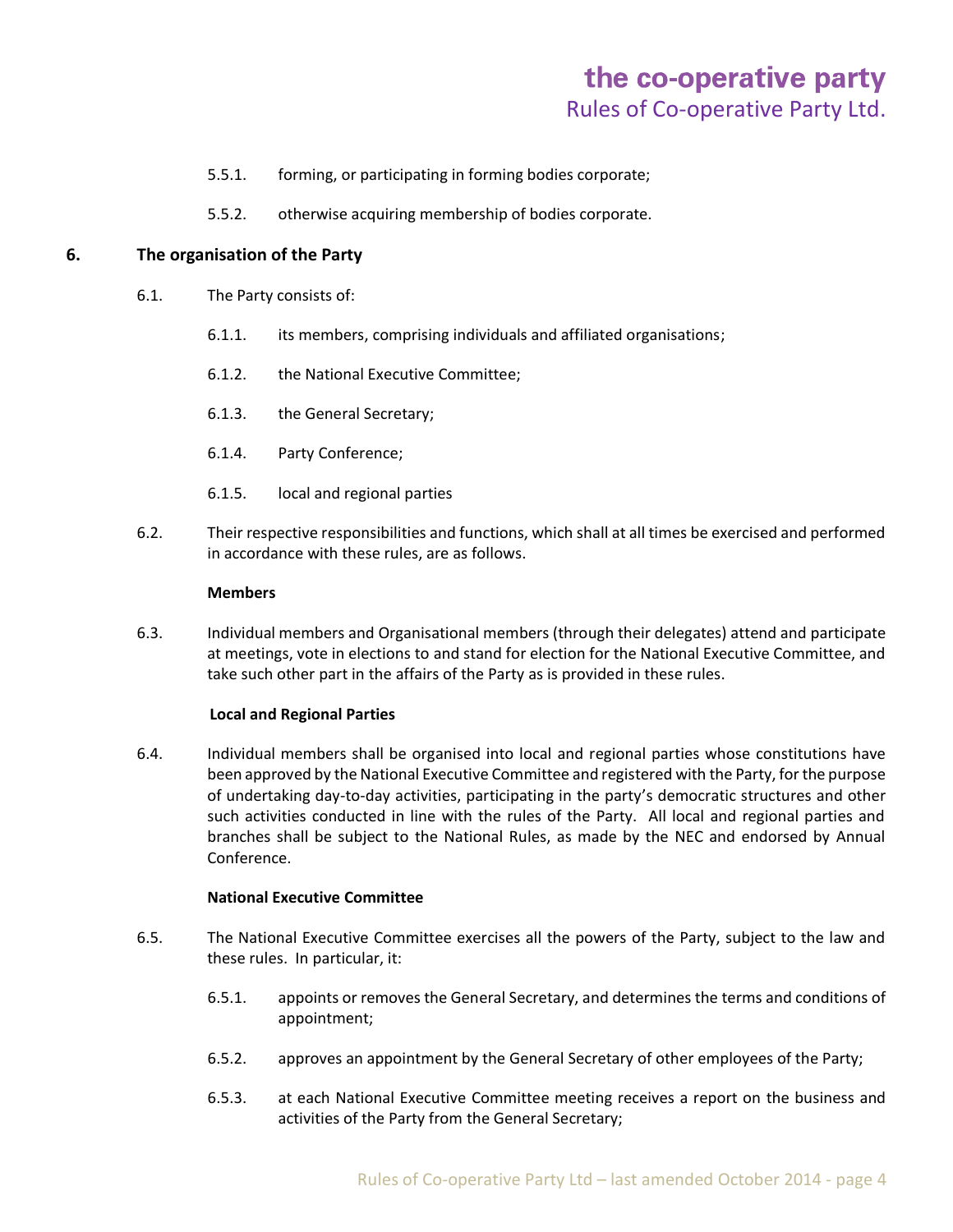- 6.5.4. in respect of each financial year, causes to be prepared an annual report, revenue account and balance sheet as required by these rules;
- 6.5.5. determines the Party's strategy and forward plans in consultation with the General Secretary;
- 6.5.6. prepares and from time to time to reviews the Party's membership strategy, its National Executive Committee Membership Policy, and when appropriate makes recommendations for change, including changes to these rules.

# **General Secretary**

- 6.6. The business of the Party is managed by the General Secretary.
- 6.7. The General Secretary shall report to each National Executive Committee meeting on the business and activities of the Party.

# **Party Conference**

6.8. Resolutions of the Annual Party Conference and any Special Conferences are advisory for the National Executive Committee.

# **Board Secretary**

- 6.9. The Party shall have a Board Secretary who may be an employee, but may not be the General Secretary. The Board Secretary's functions shall include:
	- 6.9.1. acting as secretary to the National Executive Committee;
	- 6.9.2. keeping the register of members and other registers and books required by these rules to be kept;
	- 6.9.3. summoning and attending all meetings of the Party, and of its National Executive Committee, and keeping the minutes of those meetings;
	- 6.9.4. acting as Returning Officer in any elections;
	- 6.9.5. publishing to members in an appropriate form information about the Party's affairs to enable its purpose to be achieved;
	- 6.9.6. preparing and sending to the Financial Services Authority and any other statutory body all returns which are required to be made.

# **7. Members**

7.1. The members of the Party are the individual members, and affiliated organisations whose names are entered in the register of members.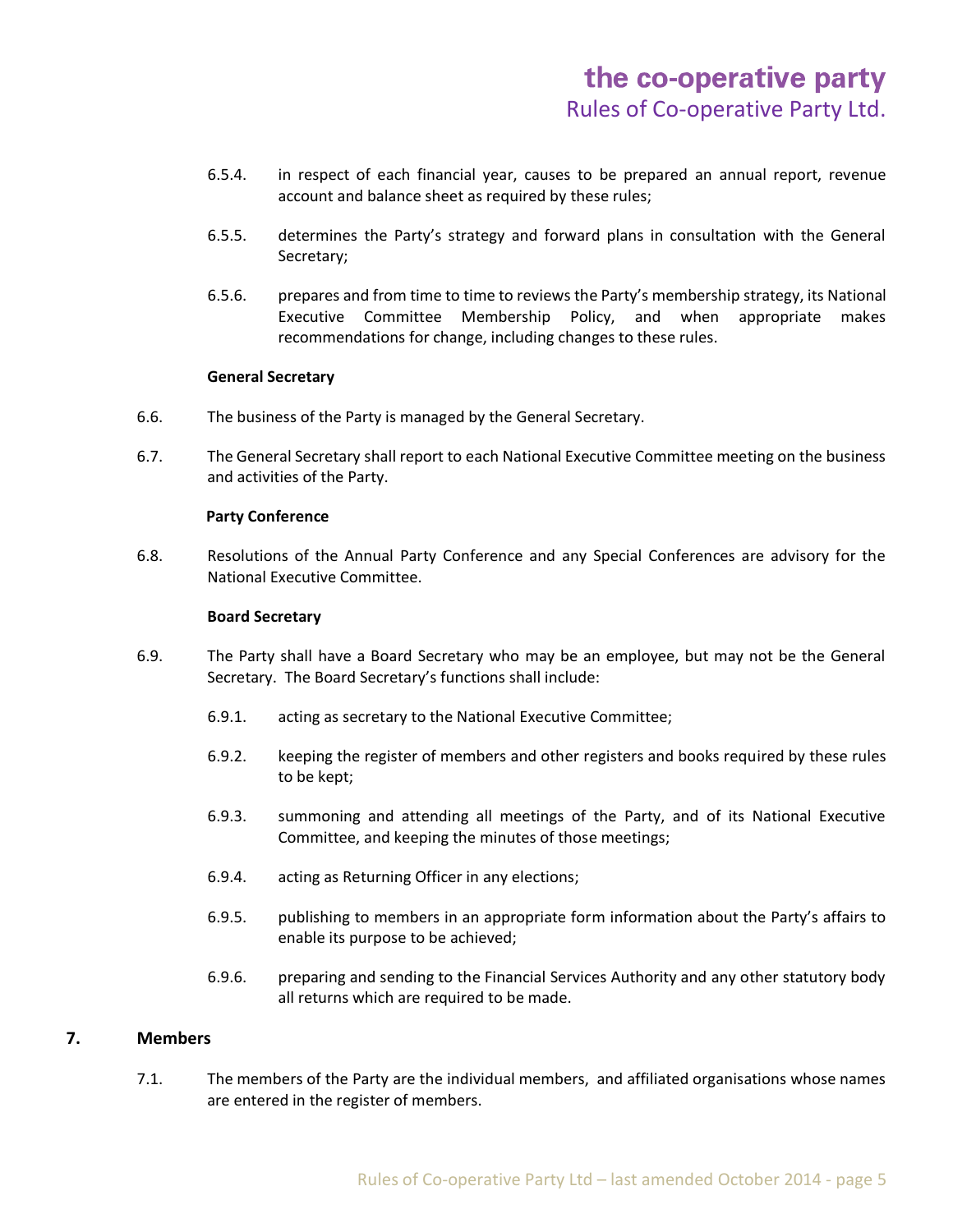#### **Individual members**

7.2. Membership of the Party is open to any individual who meets the criteria for membership as determined by the National Executive Committee and complies with the Rules of the Party.

#### **Societies**

7.3. Membership of the Party is open to any co-operative or mutual society which submits an application for membership in the form specified by the National Executive Committee, and whose purpose is, in the opinion of the National Executive Committee, compatible with the Party's purpose.

#### **Other Affiliated Organisations**

7.4. Membership of the Party is open to organisations such as trade unions and their branches; campaign groups and voluntary/community organisations whose purpose is, in the opinion of the National Executive Committee, compatible with the Party's purpose.

#### **Shares and subscriptions**

- 7.5. Individual members shall pay a subscription approved annually by the National Executive Committee and Party Conference.
- 7.6. An affiliated organisation shall pay such a subscription as agreed by the National Executive Committee.
- 7.7. Local and Regional Parties shall contribute to national funds an amount approved annually by the National Executive Committee and the Party Conference in respect of each local party member and subject to a minimum of 20 local Party members.
- 7.8. Co-operatives UK shall pay such subscription as its Board determines.
- 7.9. An affiliate or society member shall cease to be a member if:
	- 7.9.1. it ceases to exist;
	- 7.9.2. it is expelled or ceases to be entitled to be a member under these rules;
	- 7.9.3. it withdraws from membership by giving at least one month's written notice to the Secretary; or
	- 7.9.4. the Secretary removes it from the Register of members on the basis that it has failed to pay its annual subscription, but not until the Secretary has complied with procedures approved by the National Executive Committee.
- 7.10. An individual shall cease to be a member if s/he resigns, dies or fails to meet the conditions laid out in the Membership Rules.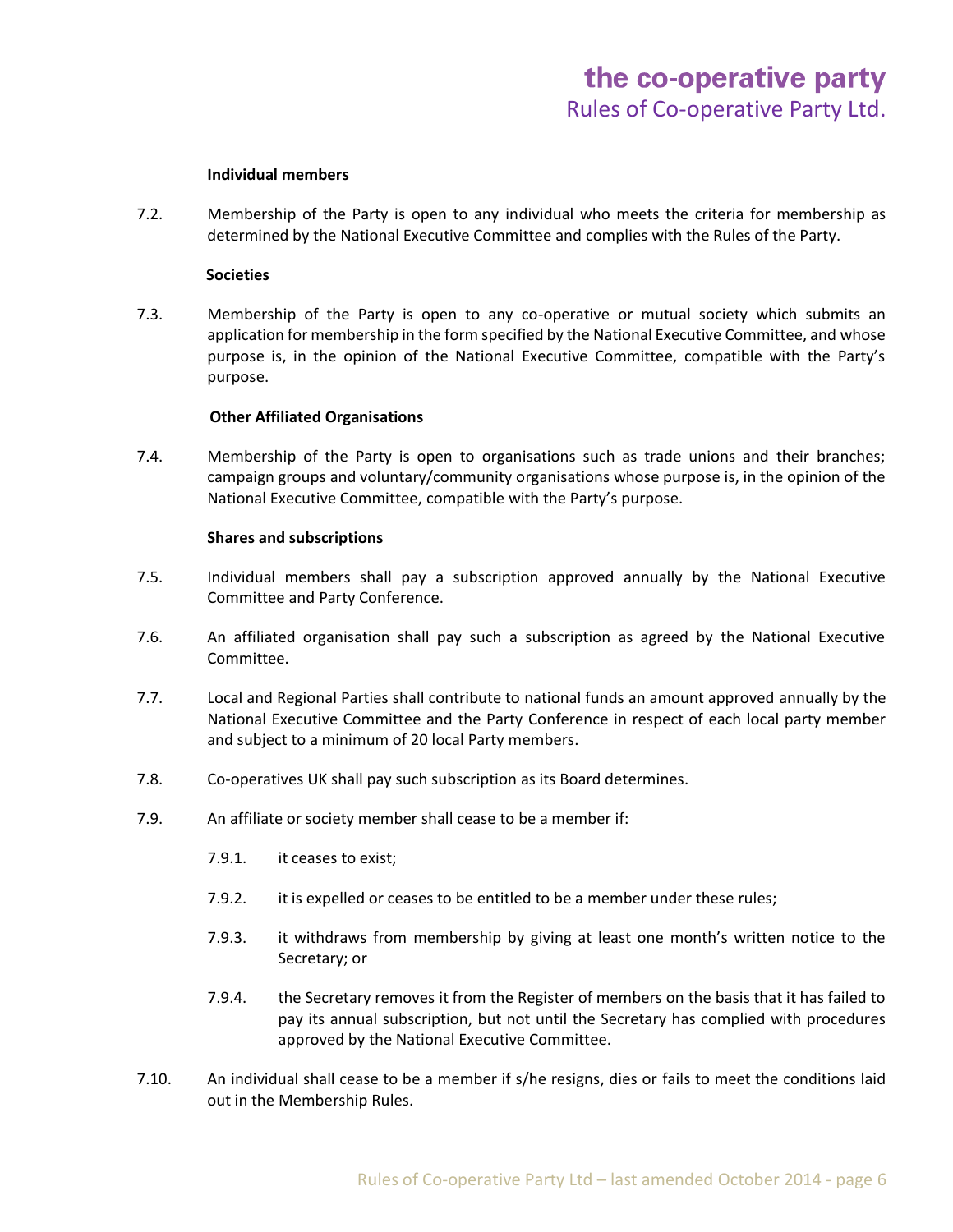#### **8. Shares**

- 8.1. The shares of the Party have the nominal value of £1 each, which shall not be payable unless demanded by the Society. A share may not be transferred or withdrawn.
- 8.2. Every member shall hold one share, which shall be allotted upon admission to membership. No member may hold more than one share.
- 8.3. On termination of membership, the share registered in the name of the former member is to be cancelled and any amount subscribed for the share is to become the property of the Party.
- 8.4. Shares do not carry any right to interest, dividend or bonus.

# **9. Expulsion from membership**

# **Organisations**

- 9.1. A member may be expelled by a resolution approved by not less than two-thirds of the members of the National Executive Committee attending and voting at a meeting. The following procedure is to be adopted.
	- 9.1.1. Any member may complain to the General Secretary that another member has acted in a way detrimental to the interests of the Party.
	- 9.1.2. If a complaint is made, the National Executive Committee may itself consider the complaint having taken such steps as it considers appropriate to ensure that each member's point of view is heard and may either:
		- 9.1.2.1. dismiss the complaint and take no further action; or
		- 9.1.2.2. for a period not exceeding twelve months suspend the rights of the member complained of to attend members meetings and vote under these rules;
		- 9.1.2.3. arrange for a resolution to expel the member complained of to be considered at the next meeting of the National Executive Committee.
	- 9.1.3. If a resolution to expel a member is to be considered at a meeting of the National Executive Committee, details of the complaint must be sent to the member complained of not less than one calendar month before the meeting with an invitation to answer the complaint and attend the meeting.
	- 9.1.4. At the meeting, the National Executive Committee will consider evidence in support of the complaint and such evidence as the member complained of may wish to place before them.
	- 9.1.5. If the member complained of fails to attend the meeting without due cause the meeting may proceed in their absence.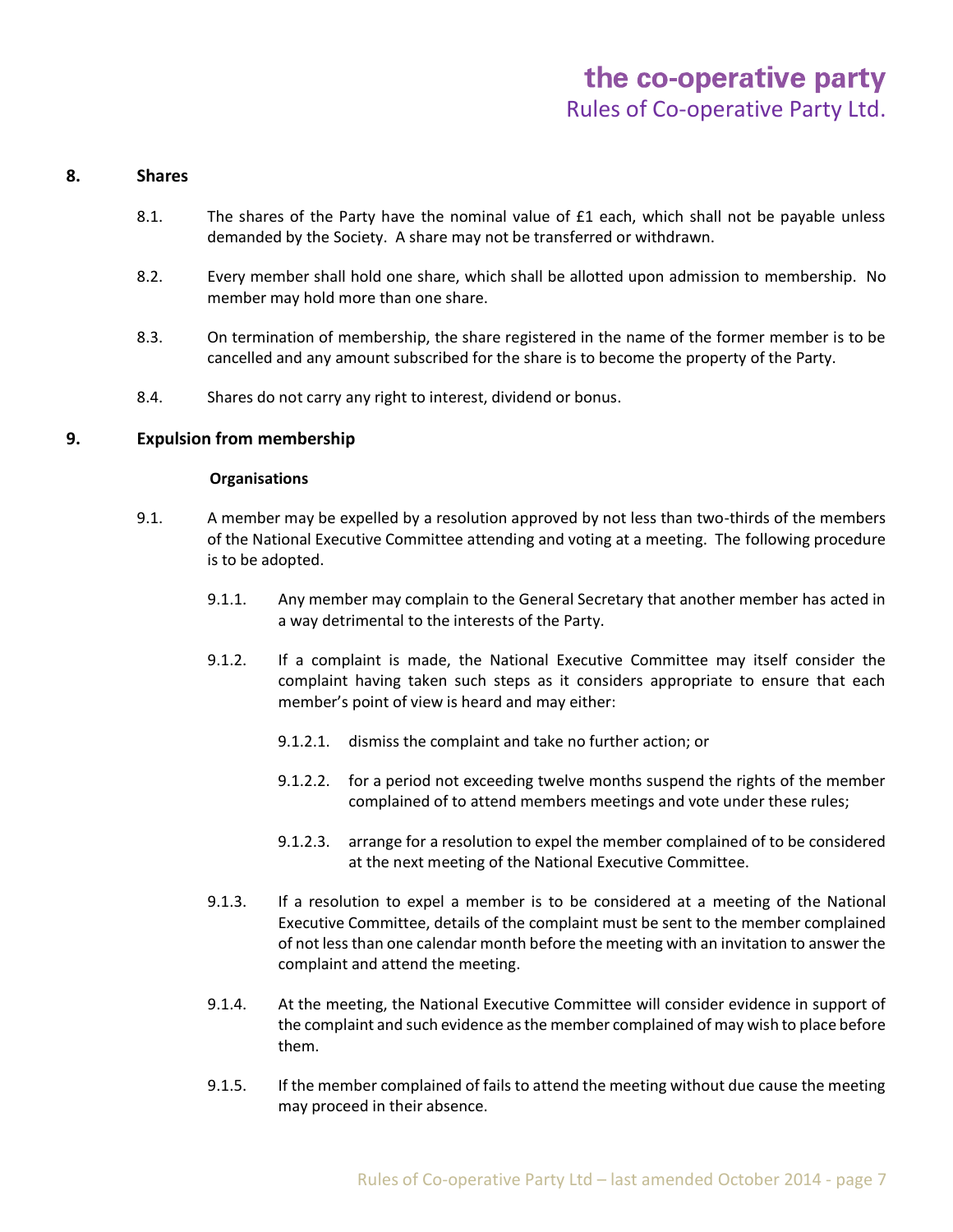- 9.2. A member expelled from membership will cease to be a member upon the declaration by the Chair of the meeting that the resolution to expel them is carried.
- 9.3. No former member who has been expelled from membership is to be re-admitted except by a resolution carried by the votes of two-thirds of the National Executive Committee at a meeting.

# **Individual Members**

9.4. All individual members must comply with the Membership Rules as agreed by the National Executive Committee and endorsed by Annual Conference.

# **10. General Meetings and Party Conferences**

# **General Meetings**

- 10.1. The Party is to hold a general meeting (called the annual general meeting) within nine months of the end of each financial year, normally at the same venue and on the same occasion as the Annual Party Conference. The annual general meeting is to be convened by the Board Secretary by order of the National Executive Committee.
- 10.2. The business of the annual general meeting comprises:
	- 10.2.1. receiving:
		- 10.2.1.1. the revenue account and balance sheet for the previous financial year; and
		- 10.2.1.2. a report on the Party's performance in the previous year;
		- 10.2.1.3. forward plans for the current year and the next 2 years;
	- 10.2.2. appointing financial auditors;
	- 10.2.3. such other business as the National Executive Committee approves.
- 10.3. All general meetings other than annual general meetings are called special general meetings and are to be convened by the Board Secretary either:
	- 10.3.1. by order of the National Executive Committee; or
	- 10.3.2. if a written requisition signed (except where these rules say otherwise) on behalf of members which are entitled to not less than one tenth of the total votes, is delivered (addressed to the Secretary) to the Party's registered office. The requisition must state the purpose for which the meeting is to be convened. If the Secretary is not within the United Kingdom or is unwilling to convene a members' meeting any National Executive Committee member may convene a members meeting.
	- 10.3.3. A special meeting called in response to a members' requisition must be held within 28 days of the date on which the requisition is delivered to the registered office. The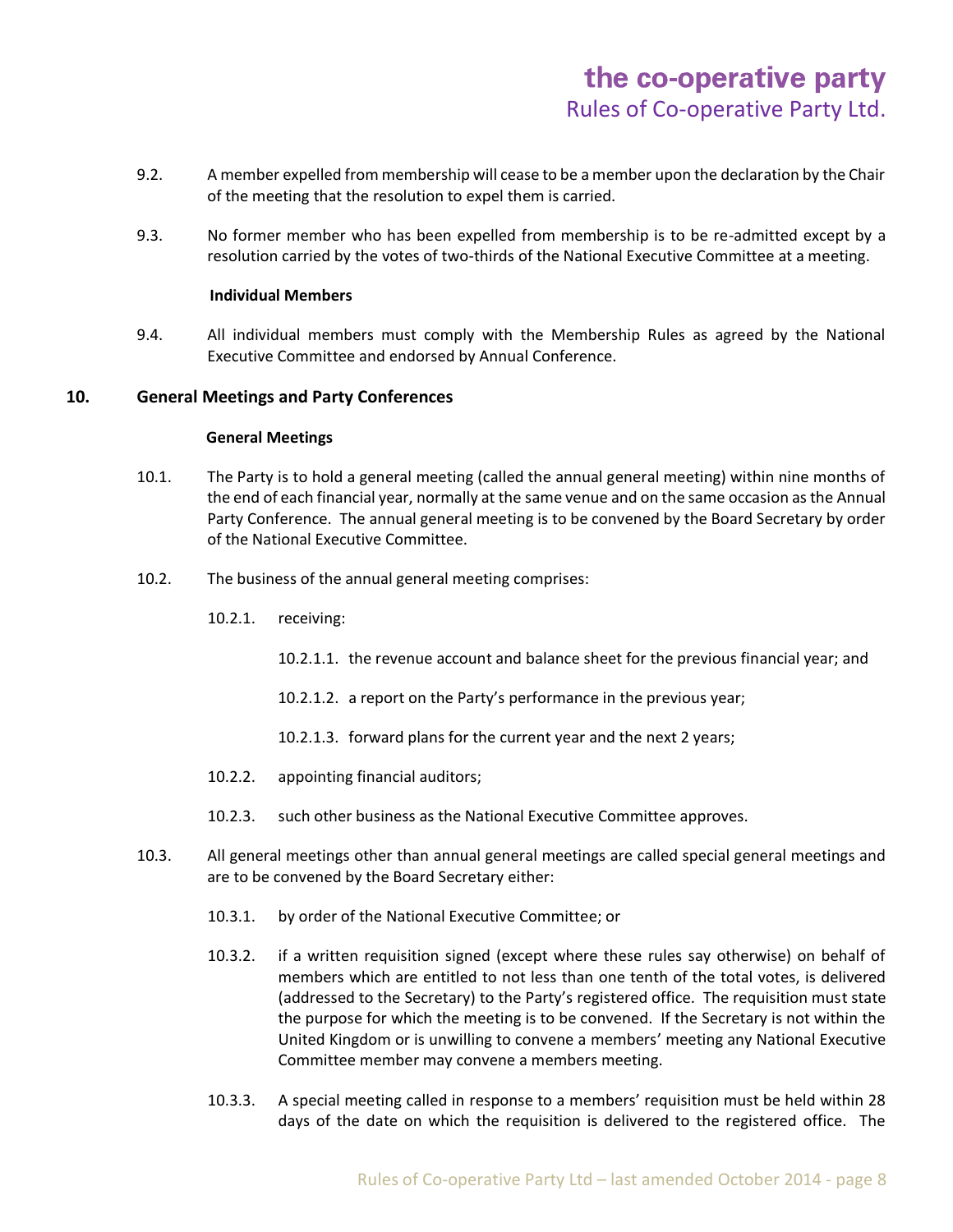meeting is not to transact any business other than that set out in the requisition and the notice convening the meeting.

10.4. General meetings are open to delegates appointed by affiliated organisations and local parties. Individual members may attend and ask questions in their own right but can only vote if duly appointed as a delegate by their party.

# **Notice and procedures for General Meetings**

- 10.5. Notice of a members meeting is to be given:
	- 10.5.1. by notice to all members; and
	- 10.5.2. by notice on the Party's website

at least 14 clear days before the date of the meeting. The notice must:

- 10.5.3. be given to the members of the National Executive Committee, members of the Management Executive and to the auditors;
- 10.5.4. state whether the meeting is an annual or special general meeting;
- 10.5.5. give the time, date and place of the meeting; and
- 10.5.6. indicate the business to be dealt with at the meeting.
- 10.6. Before a general meeting can do business there must be a quorum present. Except where these Rules say otherwise a quorum is delegates from 20 local parties or affiliate members, and one member of the National Executive Committee.
- 10.7. The Chair of the National Executive Committee or in their absence some other National Executive Committee member nominated by the members of the National Executive Committee shall preside at a general meeting of the Party. If neither the Chair nor such other National Executive Committee member is present and willing to act, the National Executive Committee members present shall elect one of their number to be Chair and if there is only one National Executive Committee member present and willing to act they shall be Chair.
- 10.8. If no quorum is present within half an hour of the time fixed for the start of the meeting, the meeting shall stand adjourned to the same day in the next week at the same time and place or to such time and place as the National Executive Committee determine. If a quorum is not present within half an hour of the time fixed for the start of the adjourned meeting, the number of members present during the meeting is to be a quorum.
- 10.9. Subject to these rules and to any Act of Parliament, a resolution put to the vote at a general meeting shall, except where a card vote is demanded or directed, be decided upon by a show of hands.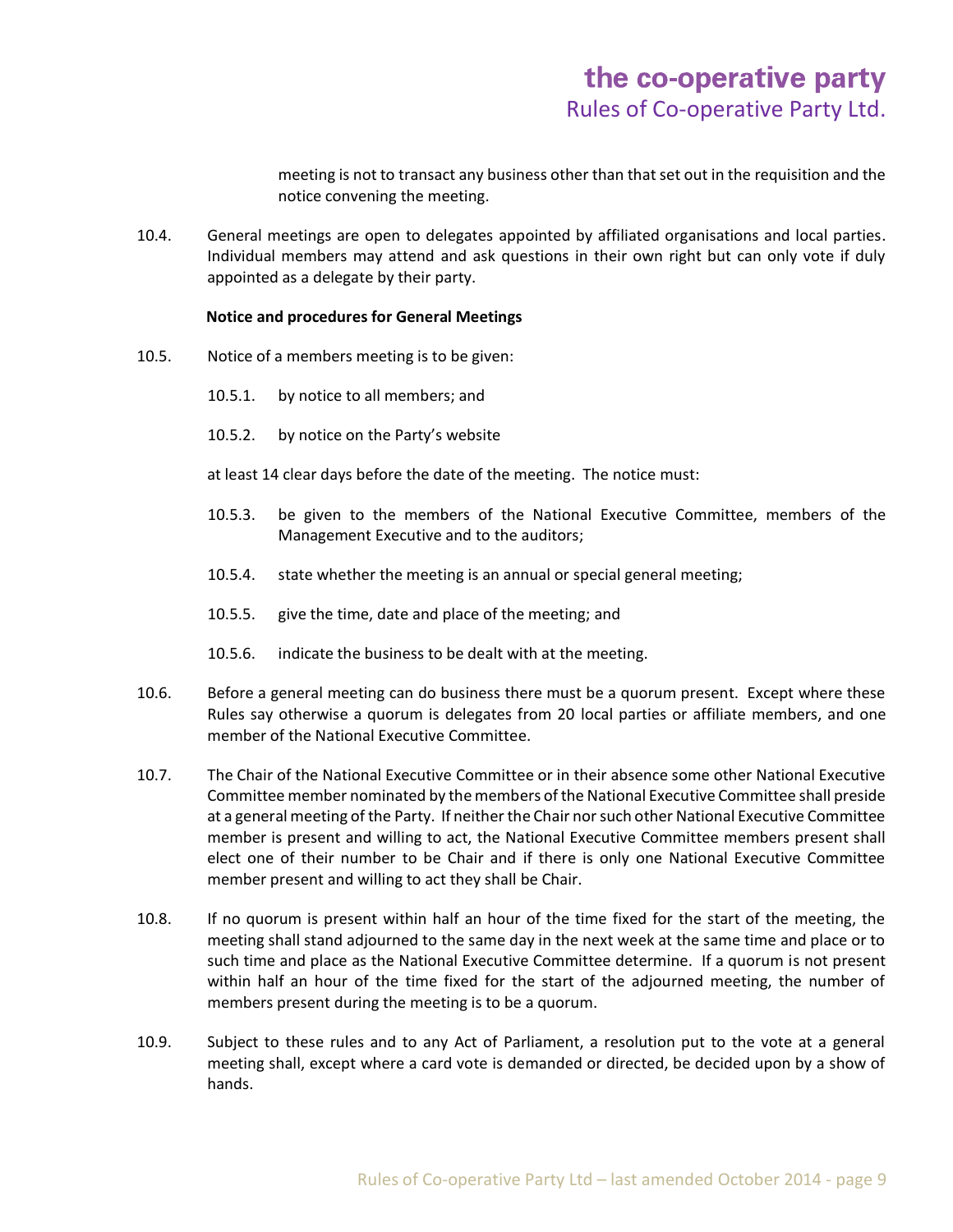- 10.10. On a show of hands every delegate present is to have one vote. In the case of an equality of votes the Chair of the meeting is to have a second or casting vote.
- 10.11. Unless a card vote is demanded, the result of any vote will be declared by the Chair and entered in the minute book. The minute book will be conclusive evidence of the result of the vote.
- 10.12. A card vote may be directed by the Chair or demanded either before or immediately after a vote by show of hands by not less than one-tenth of the delegates present at the meeting.
- 10.13. On a card vote, each Society or affiliated member shall have ten votes, plus one additional vote for every £25 or part of that amount paid to the Party during the previous financial year.
- 10.14. On a card vote, each local Party shall have one vote per member.
- 10.15. Unless these rules or an Act of Parliament say otherwise, all resolutions are to be decided by a simple majority of the votes cast.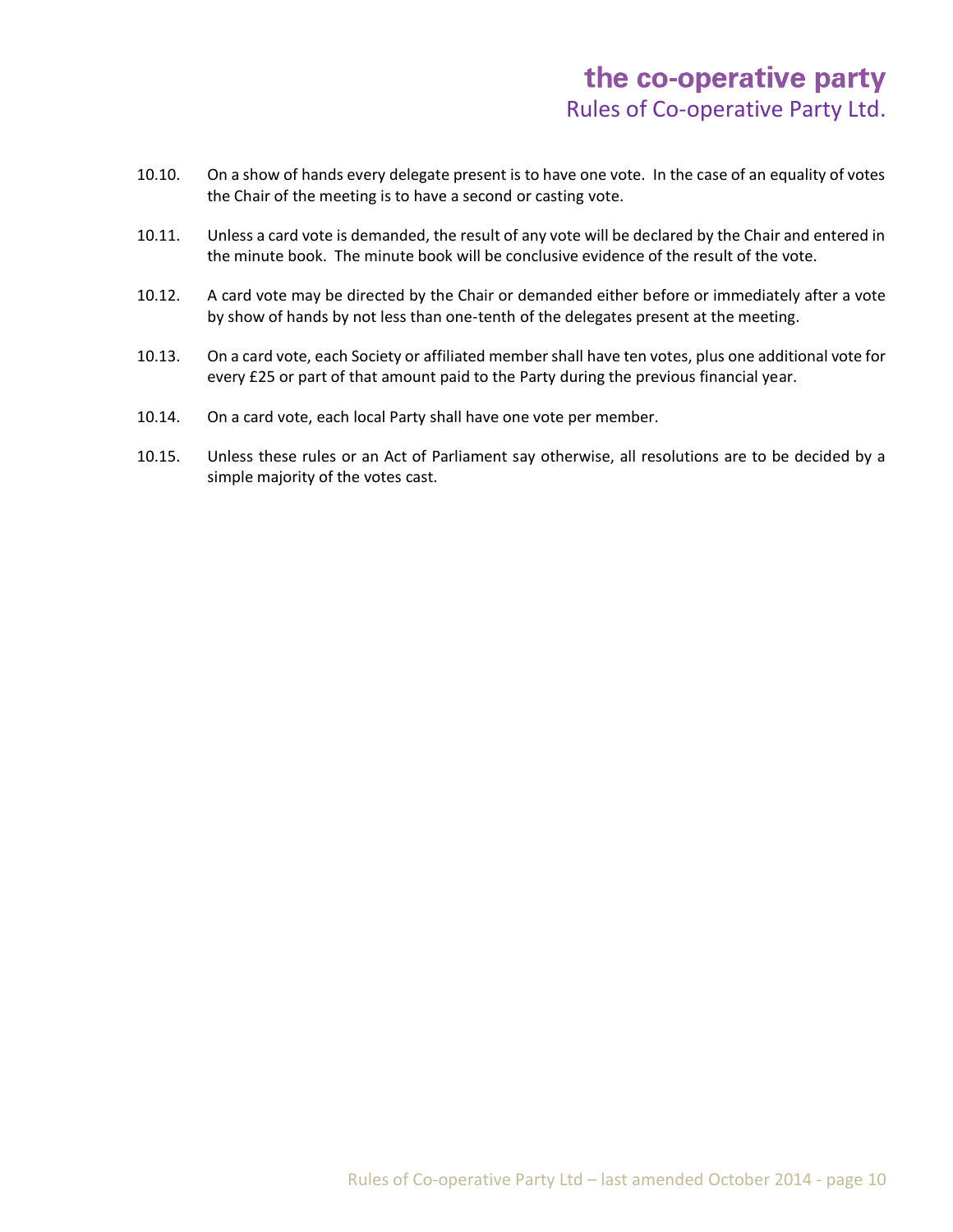#### **Party Conferences**

- 10.16. A Party Conference shall be held each year, called the Annual Party Conference, and convened by the General Secretary by order of the National Executive Committee.
- 10.17. A Special Party Conference may be convened by the General Secretary at any other time, by order of the National Executive Committee, or on the requisition of members carrying not less than one tenth of the total votes. Only the business for which the Special Conference was convened shall be considered.
- 10.18. Party Conferences are open to delegates of Local Parties and of affiliated organisations.
- 10.19. The National Executive Committee shall approve rules, procedures and arrangements for Party Conferences, including the maintenance of a Conference Arrangements Committee, which shall govern the procedures for the business of Party Conferences.

# **11. National Executive Committee**

#### **Composition**

- 11.1. National Executive Committee Members shall comprise the following:
	- 11.1.1. eleven National Executive Committee Members elected by and from individual members on the basis of one member one vote. The National Executive Committee will approve the election procedures to be used. One Member shall be elected by and from Scotland; one by and from Wales; and one each by and from the nine Government Regions of England. The National Executive Committee shall have the power to decide on the geographical allocation of Local Parties and society members;
	- 11.1.2. one National Executive Committee Member being a person under the age of twentyseven at the date of nomination, elected by and from individual youth members on the basis of one member one vote. The National Executive Committee will approve the election procedures to be used.
	- 11.1.3. one National Executive Committee Member appointed by the Board of Co-operatives UK Limited;
	- 11.1.4. two National Executive Committee Members appointed by the Board of the Cooperative Group Limited;
	- 11.1.5. two National Executive Committee Members elected by and from affiliated Societies other than the Co-operative Group Ltd.
	- 11.1.6. two National Executive Committee Members elected by and from the Westminster Parliamentary Group.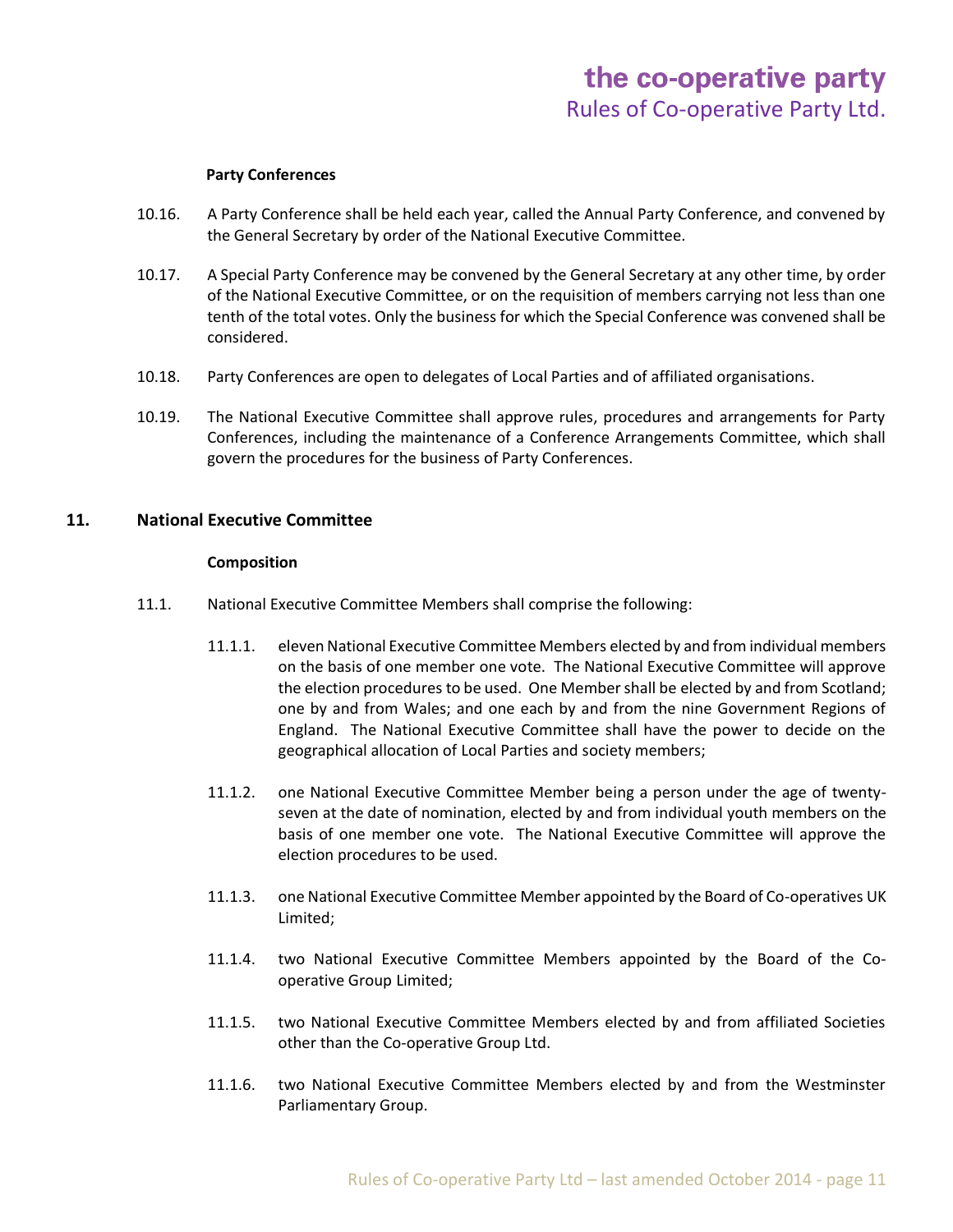- 11.2. The Chief Executive Officer of Co-operatives UK, or her/his nominee, may attend meetings of the National Executive Committee, as long as they fulfil the Co-operative Party membership conditions. They shall not have a vote.
- 11.3. National Executive Committee Members will normally serve for a maximum of three terms of 3 years (or part thereof).
- 11.4. Those organisations appointing Members to the National Executive Committee shall make their appointments not later than one month before the Annual Meeting.
- 11.5. No person can be a National Executive Committee Member who:
	- 11.5.1. does not meet the age requirements for an officer of a co-operative society;
	- 11.5.2. is not an individual member of the Party;
	- 11.5.3. refuses to sign a statement accepting the code of conduct for members of the National Executive Committee;
	- 11.5.4. has been declared bankrupt or compounded with their creditors and has not been discharged;
	- 11.5.5. is subject to a disqualification order made under the Company Directors Disqualification Act;
	- 11.5.6. has been convicted of an offence where the conviction is not treated as spent under the Rehabilitation of Offenders Act 1974;
	- 11.5.7. fails to abide by any rules for the conduct of elections made by the National Executive Committee;

and any person who ceases to qualify under this rule shall immediately cease to be a National Executive Committee Member.

- 11.6. A National Executive Committee Member may be removed from office by a resolution approved by not less than three-quarters of the remaining National Executive Committee Members present and voting at a meeting on the grounds that:
	- 11.6.1. they have committed a serious breach of the code of conduct, or
	- 11.6.2. they have acted in a manner detrimental to the interests of the Party, and
	- 11.6.3. the National Executive Committee consider that it is not in the best interests of the Party for them to continue as a National Executive Committee Member.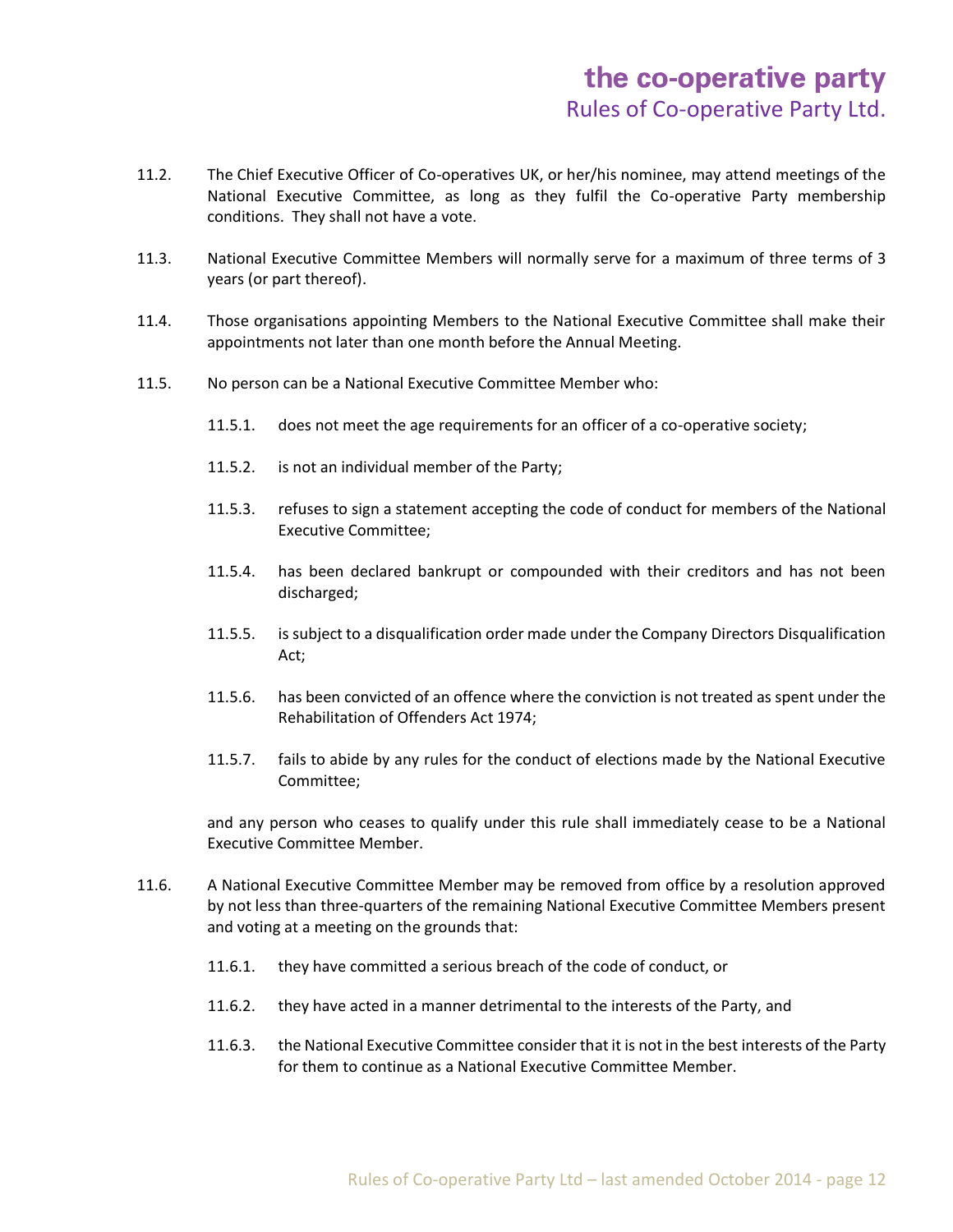- 11.7. Vacancies arising at any time amongst the elected National Executive Committee Members will be dealt with by the holding of an election. In each case the person filling the vacancy shall serve for the unexpired term of office.
- 11.8. Vacancies arising amongst the appointed National Executive Committee Members will be filled by the organisation entitled to appoint the relevant National Executive Committee Member.

# **National Executive Committee Meetings**

- 11.9. At its Annual Meeting, the National Executive Committee will appoint one of its Members to be Chair and another to be Vice-Chair.
- 11.10. The National Executive Committee will meet at such times and places as they think fit. Seven clear days' notice of the date and place of each meeting is to be given in writing by the Board Secretary to all National Executive Committee Members and to the General Secretary. A National Executive Committee meeting may be called by shorter notice if it is so agreed by all the National Executive Committee Members entitled to attend and vote at the meeting.
- 11.11. At least nine Members of the National Executive Committee will form a quorum.
- 11.12. The Chair, or in their absence the Vice-Chair, or in their absence another National Executive Committee Member is to chair meetings of the National Executive Committee.
- 11.13. The General Secretary shall attend every meeting of the National Executive Committee, unless their performance, or terms and conditions of employment are the subject matter of the meeting.
- 11.14. Meetings of the National Executive Committee may be called either by the Board Secretary, or by a notice in writing specifying the business to be discussed, given to the Secretary by the Chair of the National Executive Committee, or by not less than four National Executive Committee Members. The Board Secretary is to communicate every such notice to all National Executive Committee Members as soon as possible and the meeting is to be held at a venue decided by the Board Secretary not earlier than seven days and not later than fourteen days after the receipt by the Board Secretary of the notice.
- 11.15. The National Executive Committee may agree that its Members can participate in its meetings by telephone, video or computer link. Participation in a meeting in this manner shall be deemed to constitute presence in person at the meeting.
- 11.16. The National Executive Committee may appoint specialist advisors to advise on any issue and may invite them to attend and speak (but not vote) at its meetings.
- 11.17. Subject to the following provisions of this rule, questions arising at a National Executive Committee meeting shall be decided by a majority of votes. Each National Executive Committee Member shall have one vote. In case of an equality of votes the Chair shall have a second and casting vote.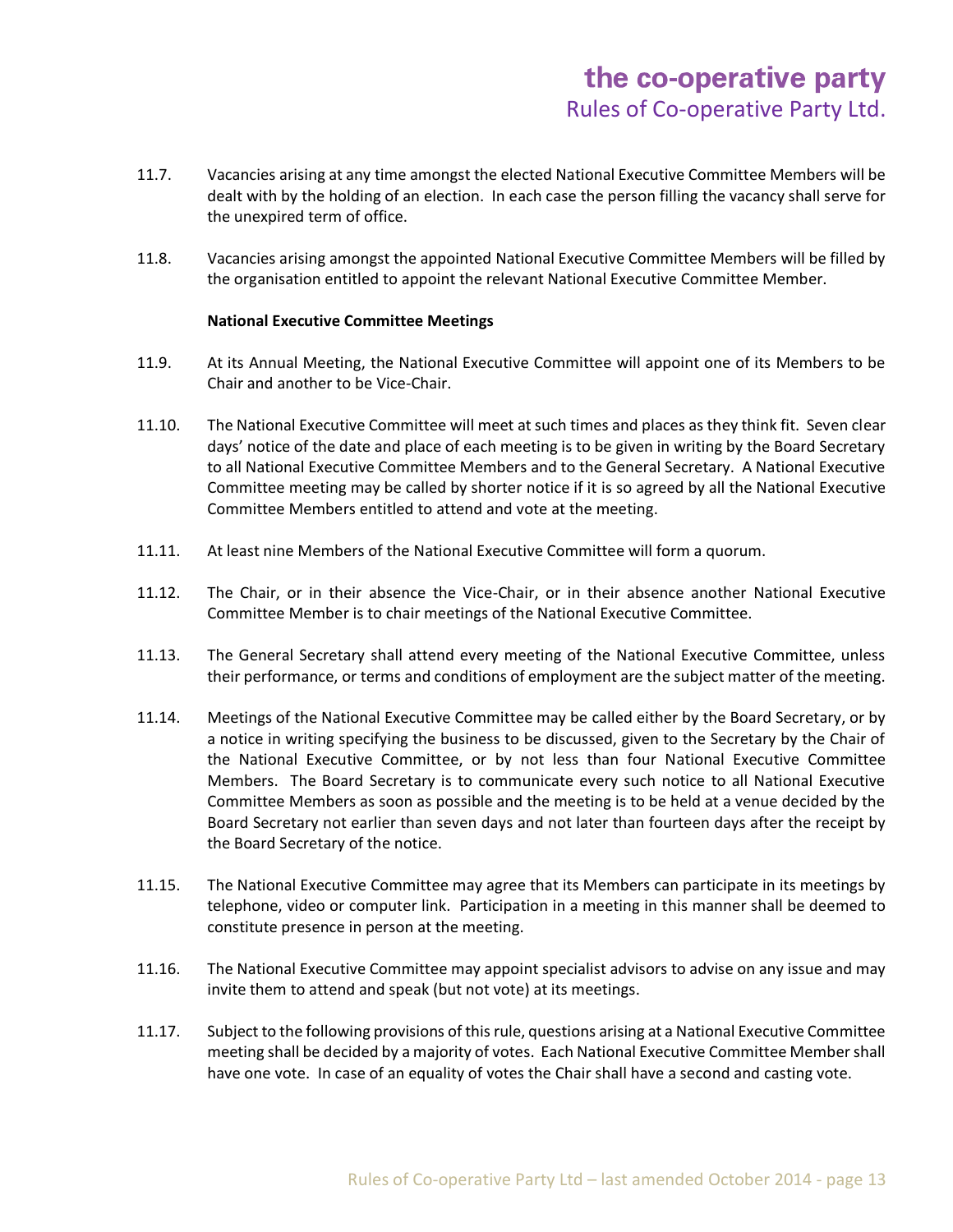11.18. A resolution in writing signed by all members of the National Executive Committee will have the same effect as a resolution passed at a meeting of the National Executive Committee and may consist of several identical copies of a document each signed by one or more National Executive Committee Members.

# **Conflict of interests**

- 11.19. Any National Executive Committee Member who has a material interest in a matter as defined below shall declare such interest to the National Executive Committee and:
	- 11.19.1. may be present in any discussion of the matter unless a majority of the National Executive Committee Members objects to their presence, but
	- 11.19.2. shall not vote on the issue (and if by inadvertence they do remain and vote, their vote shall not be counted).
- 11.20. Any National Executive Committee Member who fails to disclose any interest required to be disclosed under the preceding paragraph must permanently vacate their office if required to do so by a majority of the remaining National Executive Committee Members.
- 11.21. A material interest in a matter is any interest or contractual relationship (save for the exception referred to below) held by a National Executive Committee Member or their spouse or partner in any firm or company or business which, in connection with the matter, is trading with the Party, or is likely to be considered as a potential trading partner with the Party.
- 11.22. The exception which shall not be treated as a material interest is shares not exceeding 2% of the total shares in issue held in any company whose shares are listed on any public exchange.

# **Committees**

- 11.23. The National Executive Committee shall appoint
	- 11.23.1. a remuneration committee which shall determine the terms and conditions of employment of the General Secretary and other employees. No National Executive Committee Member who is an employee member shall be a member of such committee; and
	- 11.23.2. an audit committee.
- 11.24. The National Executive Committee shall have the power to establish advisory, consultative and other committees consisting of National Executive Committee Members, and such other Local Party members as it may decide. These committees shall carry out such functions as may be assigned to them.
- 11.25. National Executive Committee Members will not receive any payment for serving on the National Executive Committee other than the payment of reasonable expenses incurred in carrying out their duties.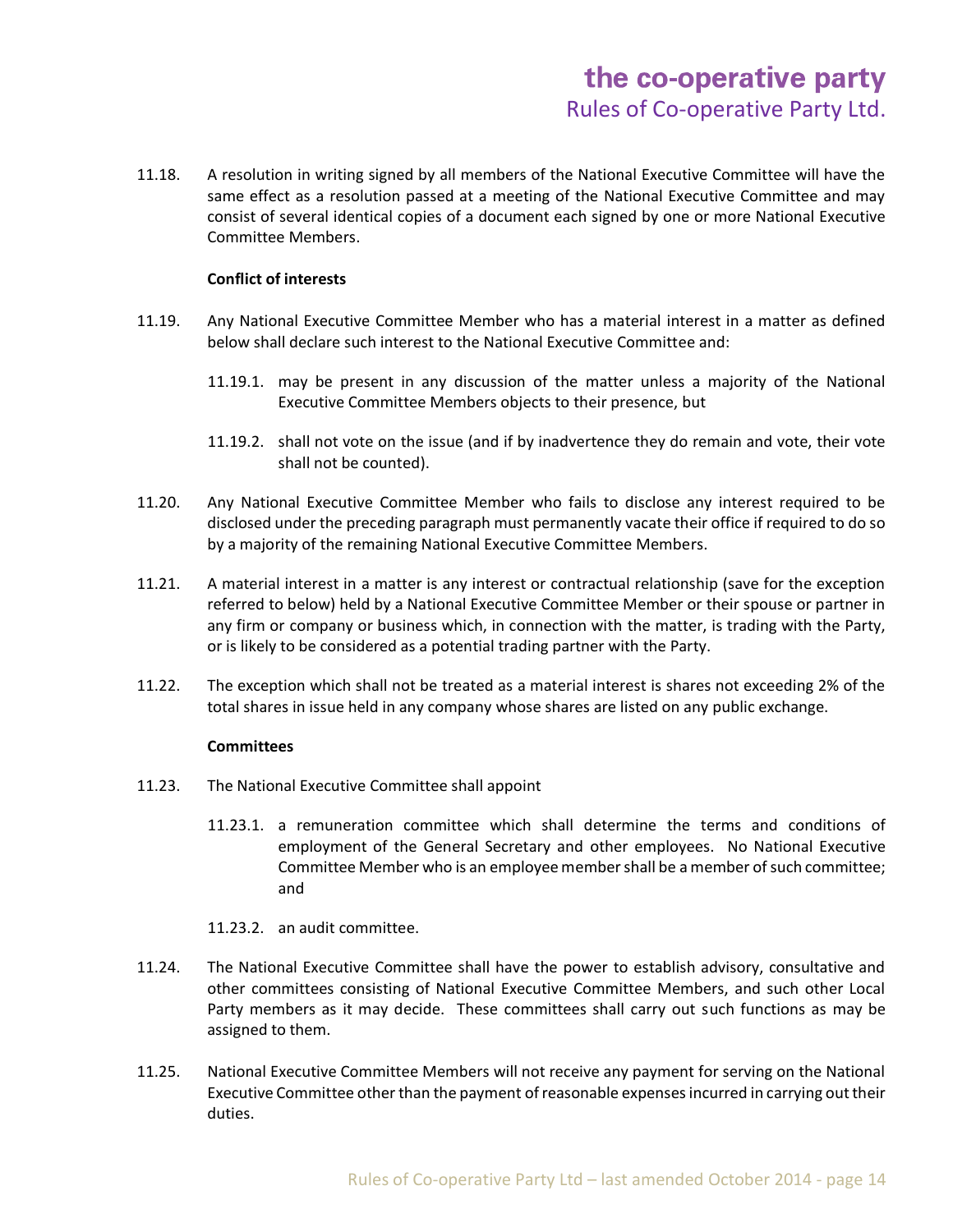# **12. Audit**

- 12.1. The National Executive Committee will in respect of each year of account:
	- 12.1.1. cause to be prepared a revenue account or accounts which deal with the affairs of the Party and any subsidiary company or society for that year; and which give a true and fair view of the income and expenditure of the Party and any subsidiary company or Party for that year;
	- 12.1.2. cause to be prepared a balance sheet giving at that date a true and fair view of the state of the affairs of the Party and any subsidiary company or Party.
- 12.2. The National Executive Committee is to lay a revenue account and balance sheet duly audited and signed by the financial auditor and incorporating the report of the financial auditor thereon before each annual meeting, accompanied by a report by the National Executive Committee on the position of the affairs of the Party and any subsidiary or holding company or Party signed by the chair of the National Executive Committee meeting at which the report is adopted.
- 12.3. The National Executive Committee is not to cause to be published any balance sheet unless it has previously been audited by the financial auditor and it incorporates a report by the financial auditor that it gives a true and fair view of the income and expenditure, or the state of the affairs of the Party, as the case may be. Every revenue account and balance sheet published is to be signed by the General Secretary and by two National Executive Committee Members acting on behalf of the National Executive Committee.
- 12.4. A qualified auditor must be appointed to audit the Party's accounts and a balance sheet for each financial year. In this rule "qualified auditor" means a person who is a qualified auditor under Section 91 of the Co-operative and Community Benefit Societies Act 2014andPart 42 of the Companies Act 2006.
- 12.5. The financial auditor shall, in accordance with Section 83 of the Co-operative and Community Benefit Societies Act 2014, make a report to the Party on the accounts examined by them and on the revenue account or accounts and the balance sheet of the Party for the year in question.
- 12.6. Save as provided in this rule every appointment of a financial auditor is to be made by resolution of a members meeting of the Party. The exceptions are:
	- 12.6.1. the first appointment of a financial auditor is to be made within three months of the registration of the Party and is to be made by the National Executive Committee if no members meeting of the Party is held within that time;
	- 12.6.2. the National Executive Committee may appoint a financial auditor to fill any casual vacancy occurring between members meetings of the Party.

# **13. Annual Returns**

13.1. The Party will make an annual return to the Financial Services Authority as required by the Act.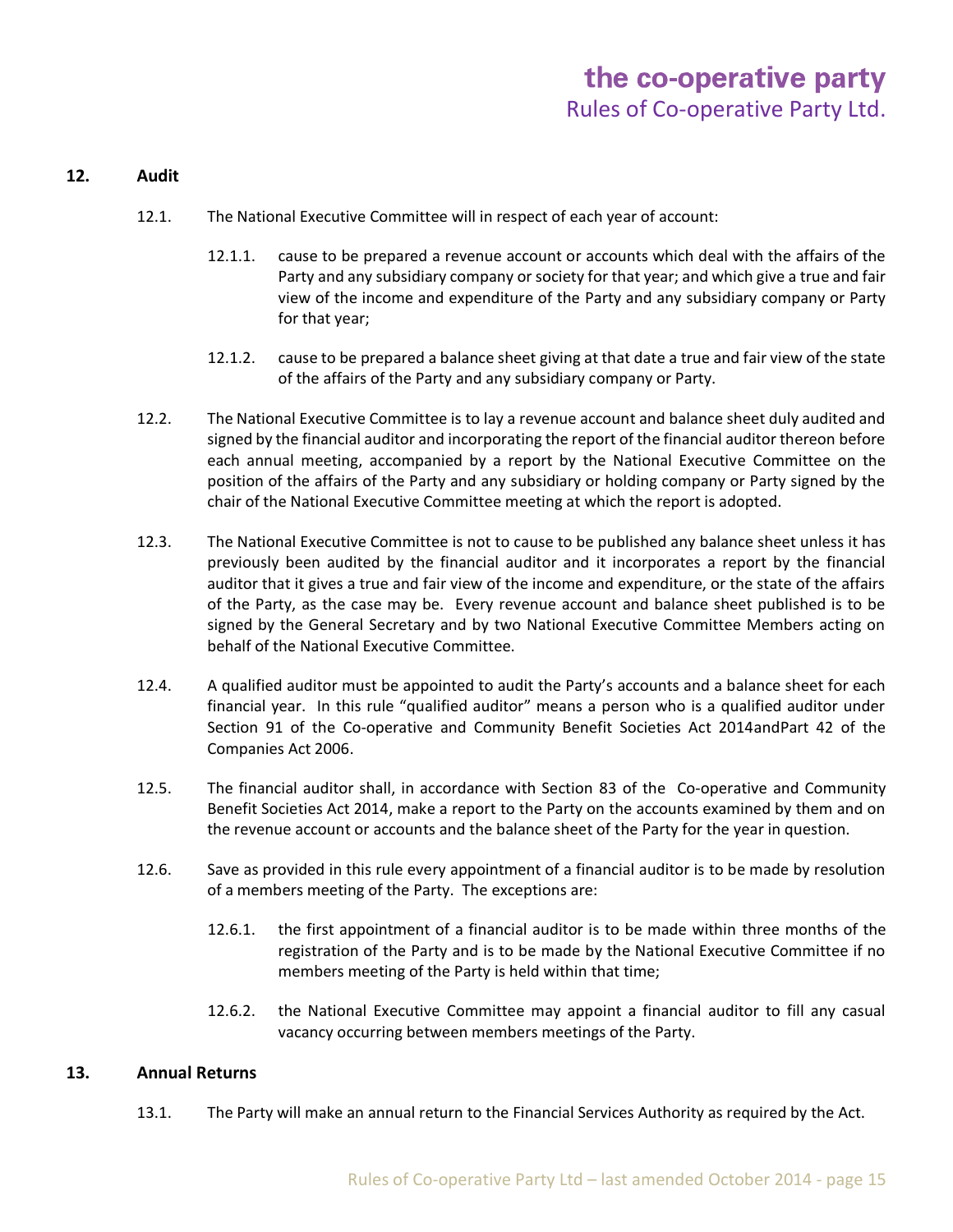13.2. The Party will supply a copy of the last annual return with all supporting documents to any member on request and without charge.

# **14. Amending these rules**

- 14.1. Unless these rules say otherwise, any rule may be altered or rescinded, or any new rule may be made, by resolution passed by at least two thirds of the votes cast on a card vote at a members meeting. No change to these rules shall be valid until registered by the Financial Services Authority. When submitting rule amendments for registration the secretary may at their sole discretion accept any alternation required or suggested by the Financial Services Authority without reference back to a further special meeting of the society.
- 14.2. Rules 2 and 5 and this rule may only be changed by a majority of at least three quarters of the members who vote at a members' meeting.

# **15. Dissolution**

- 15.1. A duly appointed receiver or manager of the whole or part of the Party's property may assume such powers of the National Executive Committee or the General Secretary as they consider necessary to carry out their duties under the instrument of appointment.
- 15.2. The Party may be dissolved by the consent of three-quarters of the members who sign an instrument of dissolution in the directed form or by winding-up in the manner provided by the Act.
- 15.3. On the winding up or dissolution of the Party, after the satisfaction of all its debts and liabilities, any property or funds whatsoever remaining must be applied by transfer:
	- 15.3.1. to one or more other bodies with the same purpose as the Party; or
	- 15.3.2. where no such bodies exist, to another body or bodies established for exclusively charitable purposes with functions the same as or similar to the functions of the Party;

in each case as determined by the members at a meeting called to decide the issue.

15.4. No funds or part of any funds remaining after satisfaction of all debts and liabilities may be distributed to members of the Party. This provision may not be altered or rescinded.

# **16. Indemnity**

16.1. Members of the National Executive Committee, the General Secretary and the Board Secretary who act honestly and in good faith will not have to meet out of their personal resources any personal civil liability which is incurred in the execution or purported execution of their functions. Any costs arising in this way will be met by the Party. The Party may purchase and maintain insurance against this liability for its own benefit and for the benefit of the National Executive Committee and the General Secretary and the Board Secretary.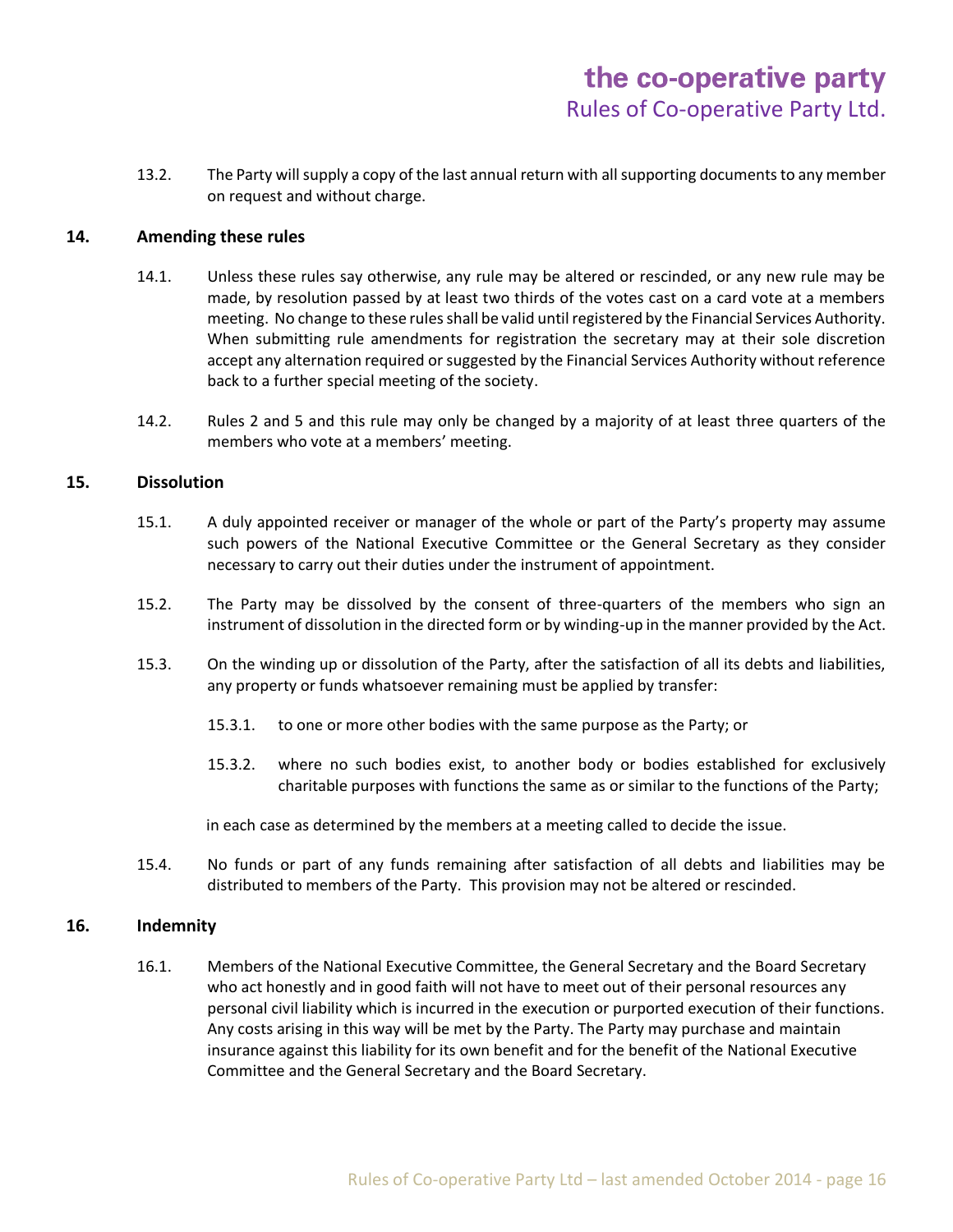# **17. Administrative Provisions**

- 17.1. Anything done in good faith by any meeting of the National Executive Committee, the General Secretary of the Board Secretary shall be valid, notwithstanding that it is afterwards discovered that there was any defect in the appointment of any National Executive Committee Member or the General Secretary or the Board Secretary, or that any one or more of them were disqualified and shall be as valid as if each of them had been duly appointed and was duly qualified to serve.
- 17.2. Minutes are to be kept of every members meeting, of every meeting of the National Executive Committee, any committee appointed by the National Executive Committee. Minutes of meetings will be read at the next meeting and signed by the Chair of that meeting. The signed minutes will be conclusive evidence of the events of the meeting.
- 17.3. The Party's registered office is at:65 St. John Street, London, EC1M 4AN, or such other place as the National Executive Committee decides.
- 17.4. The Party is to keep at its registered office:
	- 17.4.1. a register of members in which the Secretary is to enter the following particulars:
		- 17.4.1.1. the names and addresses of the members;
		- 17.4.1.2. details of the share held by each member and of the amount paid or agreed to be considered as paid for that share;
		- 17.4.1.3. a statement of other property in the Party whether in loans or loan stock held by each member;
		- 17.4.1.4. the date at which each member was entered in the register as a member and the date at which any ceased to be a member;
	- 17.4.2. a duplicate register of members containing the names and addresses of members;
	- 17.4.3. a register of the names and addresses of the members of the National Executive Committee, the basis of their membership of the National Executive Committee and the dates on which they assumed office;
	- 17.4.4. a register of the holders of loan stock in which the Secretary is to enter such particulars as the National Executive Committee direct and register all transfers of loan stock;
	- 17.4.5. a register in which the Secretary is to enter such particulars of all mortgages and charges on land of the Party as the National Executive Committee directs.
- 17.5. Subject to the provisions of the Data Protection Act the registers to be maintained by the Party may be kept in electronic form.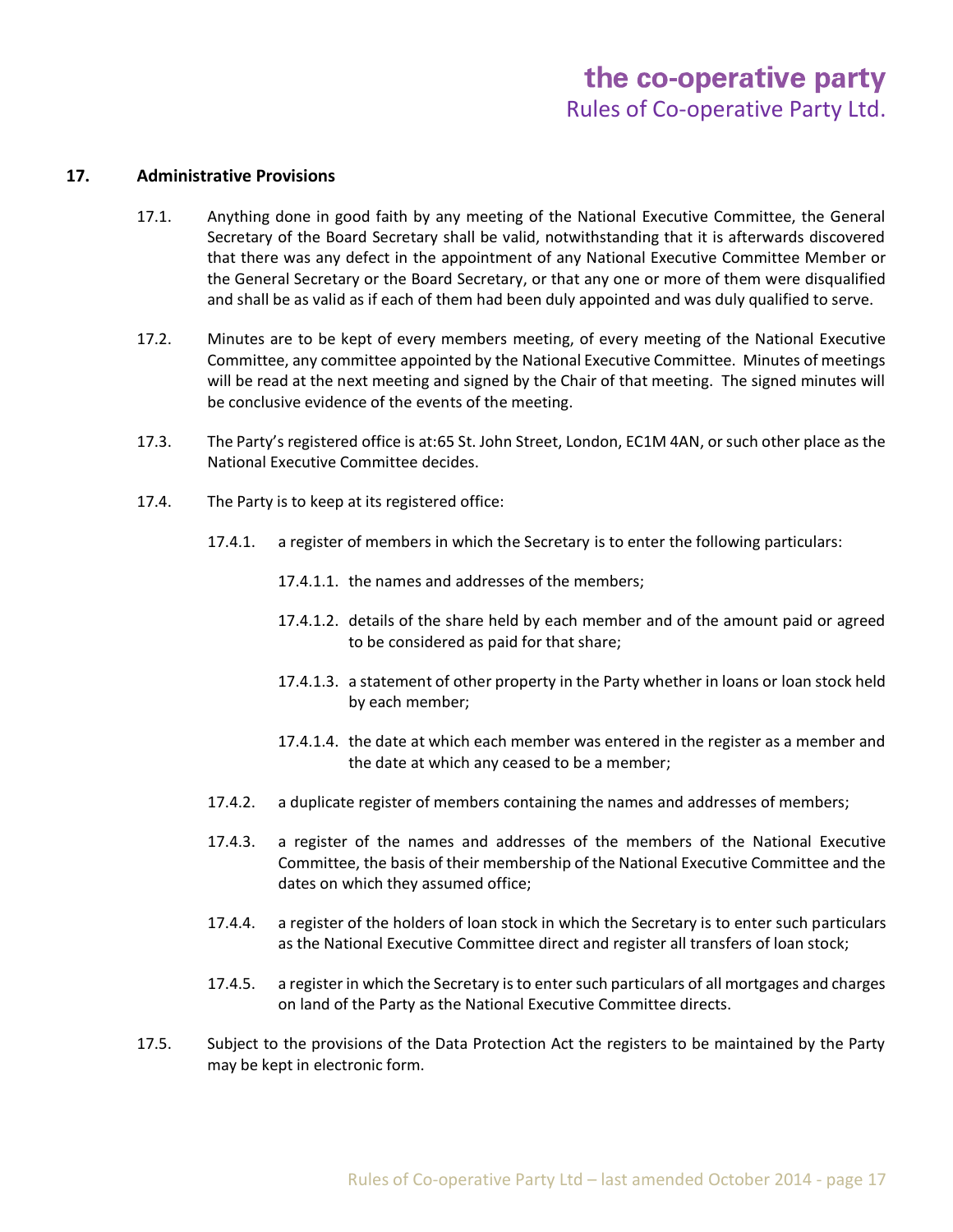- 17.6. The inclusion or omission of the name of any Local Party or Society from the register of members shall, in the absence of evidence to the contrary, be conclusive evidence that such Local Party or Society is or is not a member of the Party.
- 17.7. The Party is to keep proper books of account with respect to its transactions and to its assets and liabilities in accordance with the Co-operative and Community Benefit Societies Act 2014.
- 17.8. Members are entitled to inspect:
	- 17.8.1. their own account
	- 17.8.2. the duplicate register

at the registered office at any reasonable time.

- 17.9. The Board Secretary is to deliver a copy of these rules to every person on demand on payment of an amount fixed by the National Executive Committee subject to the statutory maximum.
- 17.10. Notice of any change in the address of the registered office is to be sent by the Board Secretary to the Financial Services Authority in the directed form within fourteen days of the change. Any such change will take effect when registered by the Financial Services Authority.
- 17.11. Any notice required by these rules to be given shall be given in writing or shall be given using electronic communications to an address for the time being notified for that purpose. "Address" in relation to electronic communications includes any number or address used for the purposes of such communications.
- 17.12. Proof that an envelope containing a notice was properly addressed, prepaid and posted shall be conclusive evidence that the notice was given. A notice shall be treated as delivered 48 hours after the envelope containing it was posted or, in the case of a notice contained in an electronic communication, 48 hours after it was sent.
- 17.13. The registered name of the Party is to be displayed on the outside of the registered office and every other office or place in which the business of the Party is carried on. The registered name of the Party is also to be mentioned in legible characters in all:
	- 17.13.1. business letters, notices, advertisements and other official publications
	- 17.13.2. bills of exchange, promissory notes, endorsements, cheques and orders for money or goods purporting to be signed by or on behalf of the Party
	- 17.13.3. bills, invoices, receipts and letters of credit of the Party.
- 17.14. The Party is registered under the Co-operative and Community Benefit Societies Act 2014 (referred to as "the Act" in these Rules). Any references to the Act include reference to any statutory reenactment and/or modification.